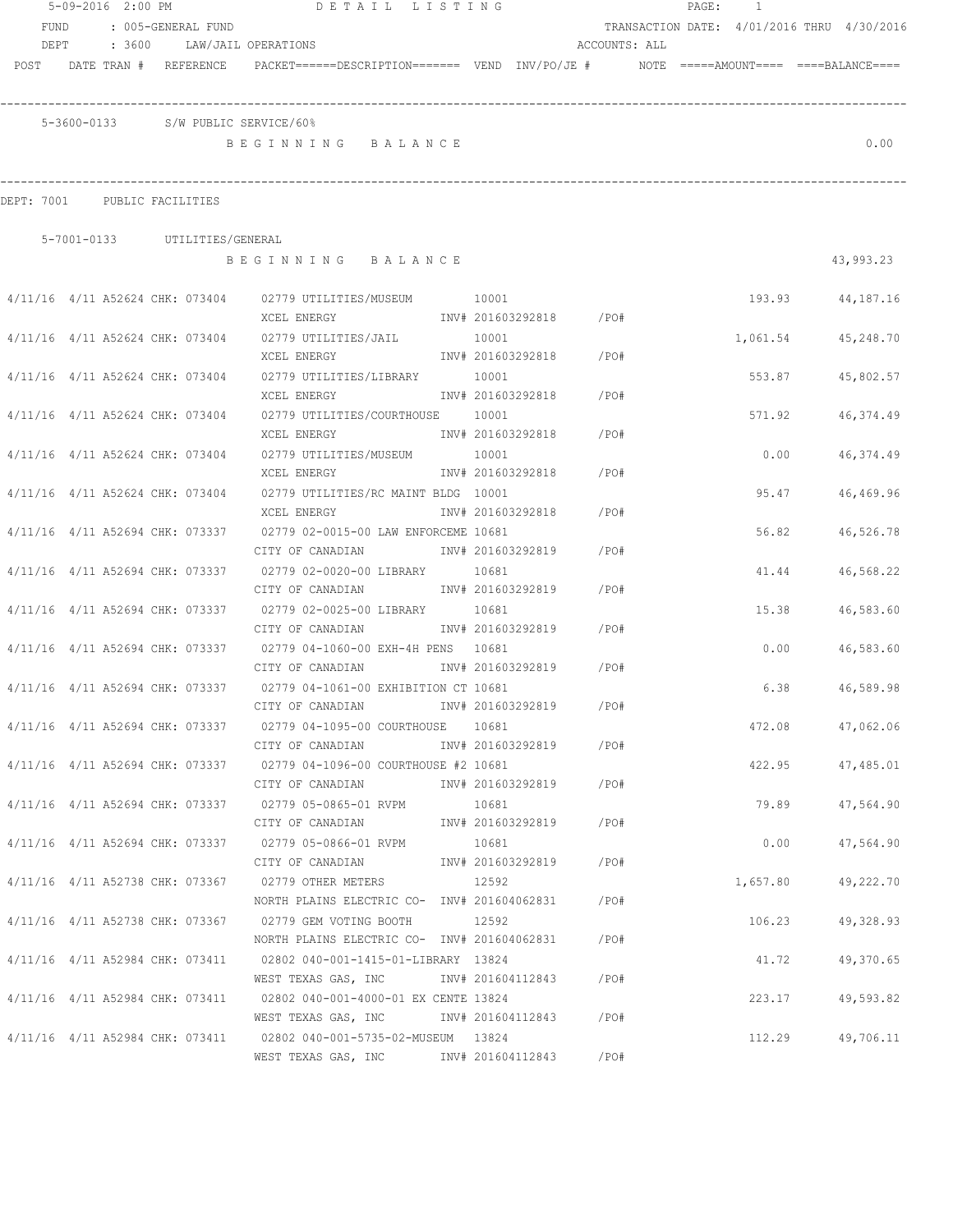|                   | 5-09-2016 2:00 PM          |                          | DETAIL LISTING                                                                                                                |     |            |                        |               | PAGE: | -2     |                                            |
|-------------------|----------------------------|--------------------------|-------------------------------------------------------------------------------------------------------------------------------|-----|------------|------------------------|---------------|-------|--------|--------------------------------------------|
|                   |                            | FUND : 005-GENERAL FUND  |                                                                                                                               |     |            |                        |               |       |        | TRANSACTION DATE: 4/01/2016 THRU 4/30/2016 |
|                   | DEPT                       | : 7001 PUBLIC FACILITIES |                                                                                                                               |     |            |                        | ACCOUNTS: ALL |       |        |                                            |
|                   | POST DATE TRAN # REFERENCE |                          | PACKET======DESCRIPTION======= VEND INV/PO/JE #     NOTE =====AMOUNT==== ====BALANCE====                                      |     |            |                        |               |       |        |                                            |
|                   |                            |                          | 4/11/16 4/11 A52984 CHK: 073411 02802 040-001-5815-01-BALLPARK 13824<br>WEST TEXAS GAS, INC        INV# 201604112843     /PO# |     |            |                        |               |       |        | 20.72 49,726.83                            |
|                   |                            |                          | 4/11/16 4/11 A52984 CHK: 073411 02802 040-001-5810-01-PAVILION 13824<br>WEST TEXAS GAS, INC MONTH 201604112843 / PO#          |     |            |                        |               |       |        | 90.02 49,816.85                            |
|                   |                            |                          | 4/11/16 4/11 A52984 CHK: 073411 02802 040-001-1405-01 COURTHOU 13824<br>WEST TEXAS GAS, INC MOV# 201604112843 / PO#           |     |            |                        |               |       | 137.49 | 49,954.34                                  |
|                   |                            |                          | 4/11/16 4/11 A52984 CHK: 073411 02802 040-013-0045-00 CFD MAIN 13824                                                          |     |            |                        |               |       | 91.28  | 50,045.62                                  |
|                   |                            |                          | WEST TEXAS GAS, INC MONTH 201604112843 / PO#<br>4/11/16 4/11 A52989 CHK: 073413 02804 XCEL ENERGY                             |     | 10001      |                        |               |       | 968.30 | 51,013.92                                  |
|                   |                            |                          | XCEL ENERGY 600 1NV# 201604112846 / PO#<br>============ APRIL ACTIVITY DB: 7,020.69 CR: 0.00 7,020.69                         |     |            |                        |               |       |        |                                            |
|                   |                            |                          | ============ ACCOUNT TOTAL DB: 7,020.69 CR: 0.00                                                                              |     |            |                        |               |       |        |                                            |
|                   | DEPT: 7016 CEMETERY        |                          |                                                                                                                               |     |            |                        |               |       |        |                                            |
|                   | 5-7016-0133 UTILITIES      |                          | BEGINNING BALANCE                                                                                                             |     |            |                        |               |       |        | 65.44                                      |
|                   |                            |                          |                                                                                                                               |     |            |                        |               |       |        |                                            |
|                   |                            |                          | 4/11/16 4/11 A52624 CHK: 073404 02779 UTILITIES/CEMETERY 10001<br>XCEL ENERGY 1NV# 201603292818 / PO#                         |     |            |                        |               |       |        | 12.70 78.14                                |
|                   |                            |                          | ------------- APRIL ACTIVITY DB: 12.70 CR: 0.00                                                                               |     |            |                        |               |       | 12.70  |                                            |
|                   |                            |                          | ============ ACCOUNT TOTAL DB: 12.70 CR: 0.00                                                                                 |     |            |                        |               |       |        |                                            |
|                   |                            |                          | 000 ERRORS IN THIS REPORT! *-*-*-*-*-*-*-*-*-*-*-*-*-*-                                                                       |     |            |                        |               |       |        |                                            |
|                   |                            |                          | ** REPORT TOTALS ** --- DEBITS --- -- -- CREDITS ---                                                                          |     |            |                        |               |       |        |                                            |
|                   |                            |                          | BEGINNING BALANCES:                                                                                                           |     |            | 44,058.67              |               | 0.00  |        |                                            |
|                   |                            |                          | REPORTED ACTIVITY:                                                                                                            |     |            | 7,033.39               |               | 0.00  |        |                                            |
|                   |                            |                          | ENDING BALANCES:                                                                                                              |     |            | 51,092.06              |               | 0.00  |        |                                            |
|                   |                            |                          | TOTAL FUND ENDING BALANCE: 51,092.06                                                                                          |     |            |                        |               |       |        |                                            |
| FUND: 010-AIRPORT |                            |                          |                                                                                                                               |     |            |                        |               |       |        |                                            |
|                   | DEPT: 7010 AIRPORT         |                          |                                                                                                                               |     |            |                        |               |       |        |                                            |
|                   | 5-7010-0133 UTILITIES      |                          | BEGINNING BALANCE                                                                                                             |     |            |                        |               |       |        | 3,657.47                                   |
|                   |                            |                          |                                                                                                                               |     |            |                        |               |       |        |                                            |
|                   |                            |                          | 4/11/16 4/11 A52613 CHK: 001009 02778 04-1056-00 AIRPORT APT 10681<br>CITY OF CANADIAN                                        |     |            | INV# 201603292817 /PO# |               |       | 3.19   | 3,660.66                                   |
|                   |                            |                          | 4/11/16 4/11 A52613 CHK: 001009 02778 04-1058-00 PILOTS LOUNGE 10681<br>CITY OF CANADIAN 1NV# 201603292817 / PO#              |     |            |                        |               |       | 41.47  | 3,702.13                                   |
|                   |                            |                          | 4/11/16 4/11 A52615 CHK: 001012 02778 NORTH PLAINS ELECTRIC CO 12592<br>NORTH PLAINS ELECTRIC CO- INV# 201604062835 / PO#     |     |            |                        |               |       | 666.27 | 4,368.40                                   |
|                   |                            |                          | ============ APRIL ACTIVITY DB: 710.93 CR: 0.00                                                                               |     |            |                        |               |       | 710.93 |                                            |
|                   |                            |                          | ============= ACCOUNT TOTAL                                                                                                   | DB: | 710.93 CR: |                        | 0.00          |       |        |                                            |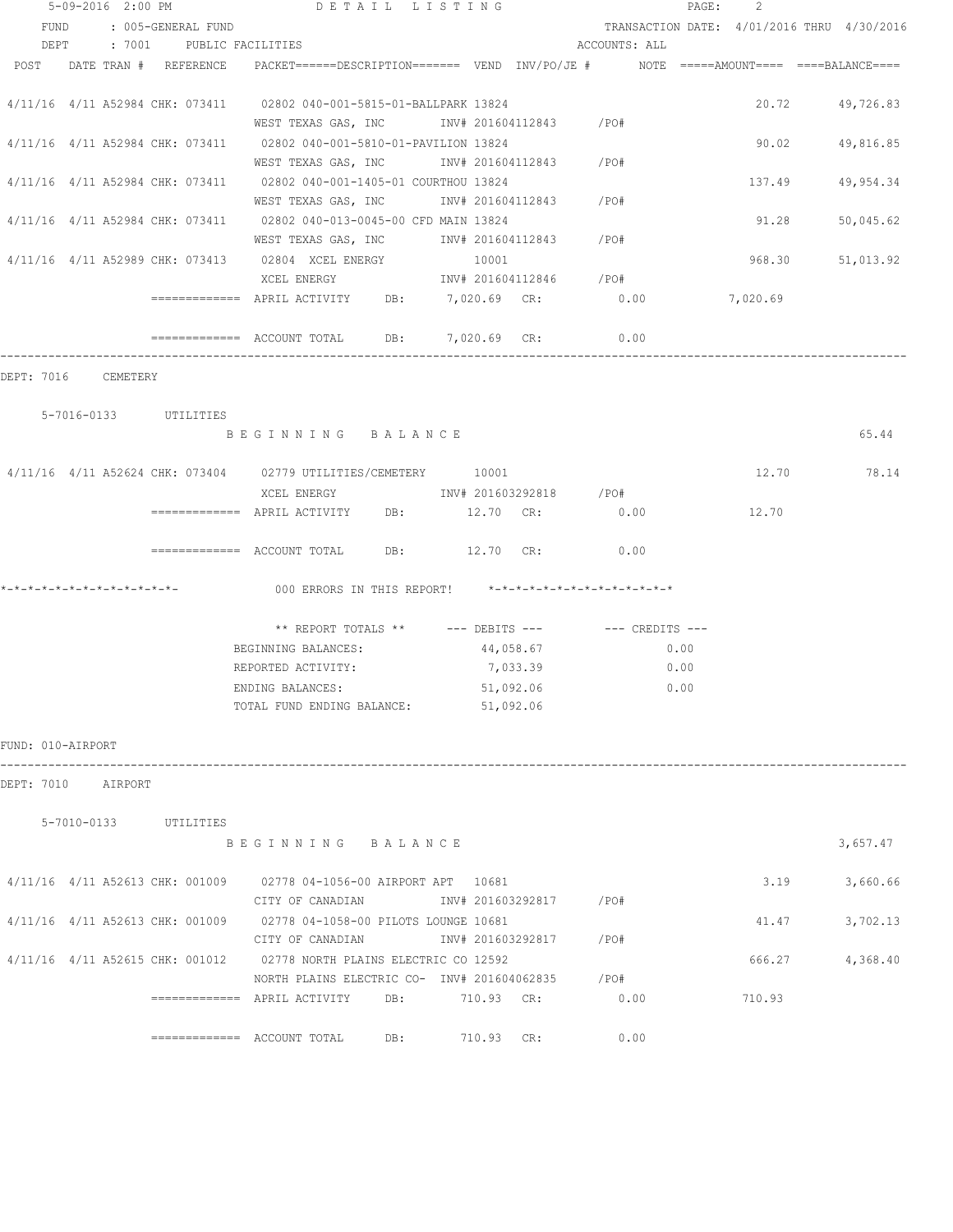|                                | 5-09-2016 2:00 PM |                             | DETAIL LISTING                                                                                                  |          | PAGE:                                      | 3      |                 |
|--------------------------------|-------------------|-----------------------------|-----------------------------------------------------------------------------------------------------------------|----------|--------------------------------------------|--------|-----------------|
|                                |                   | FUND : 010-AIRPORT          |                                                                                                                 |          | TRANSACTION DATE: 4/01/2016 THRU 4/30/2016 |        |                 |
|                                |                   | DEPT : 7010 AIRPORT         |                                                                                                                 |          | ACCOUNTS: ALL                              |        |                 |
|                                |                   |                             | POST DATE TRAN # REFERENCE PACKET======DESCRIPTION======= VEND INV/PO/JE # NOTE =====AMOUNT==== ====BALANCE==== |          |                                            |        |                 |
| *_*_*_*_*_*_*_*_*_*_*_*_*_*_*_ |                   |                             | 000 ERRORS IN THIS REPORT! *-*-*-*-*-*-*-*-*-*-*-*-*-*-                                                         |          |                                            |        |                 |
|                                |                   |                             | ** REPORT TOTALS ** --- DEBITS --- -- CREDITS ---                                                               |          |                                            |        |                 |
|                                |                   |                             | BEGINNING BALANCES:                                                                                             | 3,657.47 | 0.00                                       |        |                 |
|                                |                   |                             | REPORTED ACTIVITY:                                                                                              | 710.93   | 0.00                                       |        |                 |
|                                |                   |                             | ENDING BALANCES:                                                                                                | 4,368.40 | 0.00                                       |        |                 |
|                                |                   |                             | TOTAL FUND ENDING BALANCE: 4,368.40                                                                             |          |                                            |        |                 |
| FUND: 011-ROAD & BRIDGE PCT 1  |                   |                             |                                                                                                                 |          |                                            |        |                 |
| DEPT: 4011 ROAD & BRIDGE 1     |                   |                             |                                                                                                                 |          |                                            |        |                 |
|                                |                   | 5-4011-0133 UTILITIES/PCT 1 |                                                                                                                 |          |                                            |        |                 |
|                                |                   |                             | BEGINNING BALANCE                                                                                               |          |                                            |        | 1,300.19        |
|                                |                   |                             | 4/11/16 4/11 A52738 CHK: 073367 02779 PCT 1                                                                     | 12592    |                                            |        | 126.88 1,427.07 |
|                                |                   |                             | NORTH PLAINS ELECTRIC CO- INV# 201604062831 / PO#                                                               |          |                                            |        |                 |
|                                |                   |                             | 4/11/16 4/11 A52984 CHK: 073411 02802 040-001-3995-01-PCT 1 BA 13824                                            |          |                                            |        | 84.57 1,511.64  |
|                                |                   |                             | WEST TEXAS GAS, INC 1NV# 201604112843 / PO#                                                                     |          |                                            |        |                 |
|                                |                   |                             | ============ APRIL ACTIVITY DB: 211.45 CR: 0.00                                                                 |          |                                            | 211.45 |                 |
|                                |                   |                             | ============ ACCOUNT TOTAL DB: 211.45 CR:                                                                       |          | 0.00                                       |        |                 |
| *_*_*_*_*_*_*_*_*_*_*_*_*_*_*_ |                   |                             | 000 ERRORS IN THIS REPORT! *-*-*-*-*-*-*-*-*-*-*-*-*-*-                                                         |          |                                            |        |                 |
|                                |                   |                             | ** REPORT TOTALS ** $---$ DEBITS --- $---$ CREDITS ---                                                          |          |                                            |        |                 |
|                                |                   |                             | BEGINNING BALANCES:                                                                                             | 1,300.19 | 0.00                                       |        |                 |
|                                |                   |                             | REPORTED ACTIVITY:                                                                                              | 211.45   | 0.00                                       |        |                 |
|                                |                   |                             | ENDING BALANCES:                                                                                                | 1,511.64 | 0.00                                       |        |                 |
|                                |                   |                             | TOTAL FUND ENDING BALANCE: 1,511.64                                                                             |          |                                            |        |                 |
| FUND: 012-ROAD & BRIDGE PCT 2  |                   |                             |                                                                                                                 |          |                                            |        |                 |
| DEPT: 4012 ROAD & BRIDGE 2     |                   |                             |                                                                                                                 |          |                                            |        |                 |
|                                |                   | 5-4012-0133 UTILITIES/PCT 2 |                                                                                                                 |          |                                            |        |                 |
|                                |                   |                             | BEGINNING BALANCE                                                                                               |          |                                            |        | 856.47          |
|                                |                   |                             | 4/11/16 4/11 A52738 CHK: 073367 02779 PCT 2                                                                     | 12592    |                                            | 119.40 | 975.87          |
|                                |                   |                             | NORTH PLAINS ELECTRIC CO- INV# 201604062831 / PO#                                                               |          |                                            |        |                 |
|                                |                   |                             | ------------- APRIL ACTIVITY DB: 119.40 CR: 0.00                                                                |          |                                            | 119.40 |                 |
|                                |                   |                             | ============= ACCOUNT TOTAL DB: 119.40 CR:                                                                      |          | 0.00                                       |        |                 |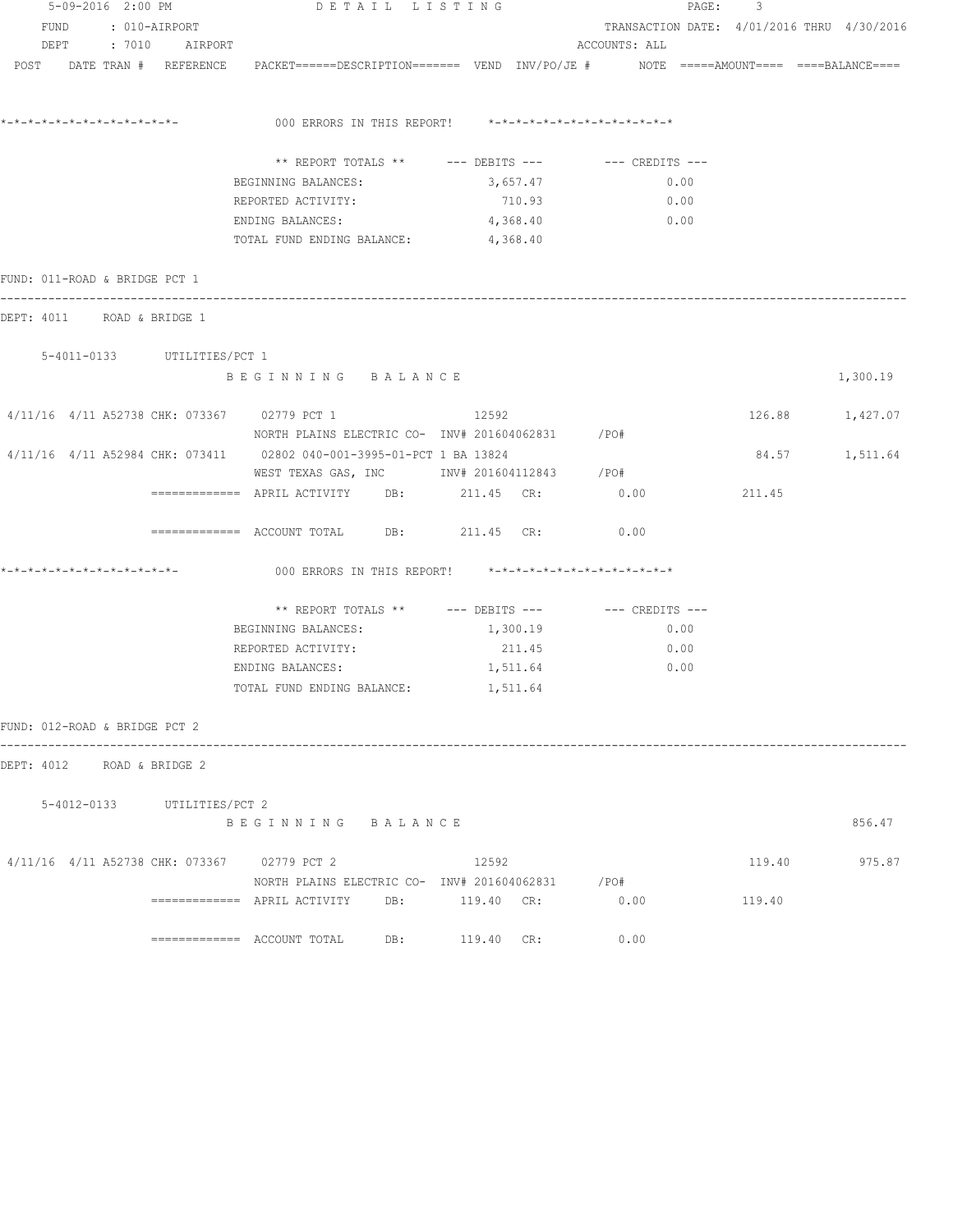|                               | 5-09-2016 2:00 PM |                                | DETAIL LISTING                              |  |                                                                                                                                                       | PAGE: 4       |  |        |                                            |
|-------------------------------|-------------------|--------------------------------|---------------------------------------------|--|-------------------------------------------------------------------------------------------------------------------------------------------------------|---------------|--|--------|--------------------------------------------|
|                               |                   | FUND : 012-ROAD & BRIDGE PCT 2 |                                             |  |                                                                                                                                                       |               |  |        | TRANSACTION DATE: 4/01/2016 THRU 4/30/2016 |
|                               |                   | DEPT : 4012 ROAD & BRIDGE 2    |                                             |  |                                                                                                                                                       | ACCOUNTS: ALL |  |        |                                            |
|                               |                   |                                |                                             |  | $POST$ $DATA$ $\#$ $REFERENCE$ $PACKET$ $=$ $=$ $=$ $DESCRIPTION$ $=$ $=$ $=$ $VEND$ $INV/PO/JE$ $\#$ $NOTE$ $=$ $=$ $=$ $=$ $=$ $=$ $BLANCE$ $=$ $=$ |               |  |        |                                            |
|                               |                   |                                |                                             |  | 000 ERRORS IN THIS REPORT! *-*-*-*-*-*-*-*-*-*-*-*-*-*-                                                                                               |               |  |        |                                            |
|                               |                   |                                |                                             |  |                                                                                                                                                       |               |  |        |                                            |
|                               |                   |                                |                                             |  | ** REPORT TOTALS ** --- DEBITS --- -- CREDITS ---                                                                                                     |               |  |        |                                            |
|                               |                   |                                | BEGINNING BALANCES:                         |  | 856.47                                                                                                                                                | 0.00          |  |        |                                            |
|                               |                   |                                | REPORTED ACTIVITY:<br>ENDING BALANCES:      |  | 119.40                                                                                                                                                | 0.00          |  |        |                                            |
|                               |                   |                                | TOTAL FUND ENDING BALANCE: 975.87           |  | 975.87                                                                                                                                                | 0.00          |  |        |                                            |
| FUND: 013-ROAD & BRIDGE PCT 3 |                   |                                |                                             |  |                                                                                                                                                       |               |  |        |                                            |
| DEPT: 4013 ROAD & BRIDGE 3    |                   |                                | -----------------------------------         |  |                                                                                                                                                       |               |  |        |                                            |
|                               |                   | 5-4013-0133 UTILITIES/PCT 3    |                                             |  |                                                                                                                                                       |               |  |        |                                            |
|                               |                   |                                | BEGINNING BALANCE                           |  |                                                                                                                                                       |               |  |        | 1,535.47                                   |
|                               |                   |                                | 4/11/16 4/11 A52738 CHK: 073367 02779 PCT 3 |  | 12592                                                                                                                                                 |               |  |        | 115.90 1,651.37                            |
|                               |                   |                                |                                             |  | NORTH PLAINS ELECTRIC CO- INV# 201604062831 / PO#                                                                                                     |               |  |        |                                            |
|                               |                   |                                |                                             |  | ============ APRIL ACTIVITY DB: 115.90 CR: 0.00                                                                                                       |               |  | 115.90 |                                            |
|                               |                   |                                |                                             |  | ============ ACCOUNT TOTAL DB: 115.90 CR: 0.00                                                                                                        |               |  |        |                                            |
| *_*_*_*_*_*_*_*_*_*_*_*_*_*_  |                   |                                |                                             |  | 000 ERRORS IN THIS REPORT! *-*-*-*-*-*-*-*-*-*-*-*-*-*-                                                                                               |               |  |        |                                            |
|                               |                   |                                |                                             |  | ** REPORT TOTALS ** --- DEBITS --- -- -- CREDITS ---                                                                                                  |               |  |        |                                            |
|                               |                   |                                | BEGINNING BALANCES:                         |  | 1,535.47                                                                                                                                              | 0.00          |  |        |                                            |
|                               |                   |                                | REPORTED ACTIVITY:                          |  | 115.90                                                                                                                                                | 0.00          |  |        |                                            |
|                               |                   |                                | ENDING BALANCES:                            |  | 1,651.37                                                                                                                                              | 0.00          |  |        |                                            |
|                               |                   |                                | TOTAL FUND ENDING BALANCE: 1, 651.37        |  |                                                                                                                                                       |               |  |        |                                            |
| FUND: 014-ROAD & BRIDGE PCT 4 |                   |                                |                                             |  |                                                                                                                                                       |               |  |        |                                            |
| DEPT: 4014 ROAD & BRIDGE 4    |                   |                                |                                             |  |                                                                                                                                                       |               |  |        |                                            |
|                               |                   | 5-4014-0133 UTILITIES/PCT 4    |                                             |  |                                                                                                                                                       |               |  |        |                                            |
|                               |                   |                                | BEGINNING BALANCE                           |  |                                                                                                                                                       |               |  |        | 1,785.25                                   |
|                               |                   |                                | 4/11/16 4/11 A52738 CHK: 073367 02779 PCT 4 |  | 12592                                                                                                                                                 |               |  |        | 420.41 2,205.66                            |
|                               |                   |                                |                                             |  | NORTH PLAINS ELECTRIC CO- INV# 201604062831 / PO#                                                                                                     |               |  |        |                                            |
|                               |                   |                                |                                             |  |                                                                                                                                                       | 0.00          |  | 420.41 |                                            |
|                               |                   |                                |                                             |  | 420.41 CR:                                                                                                                                            | 0.00          |  |        |                                            |